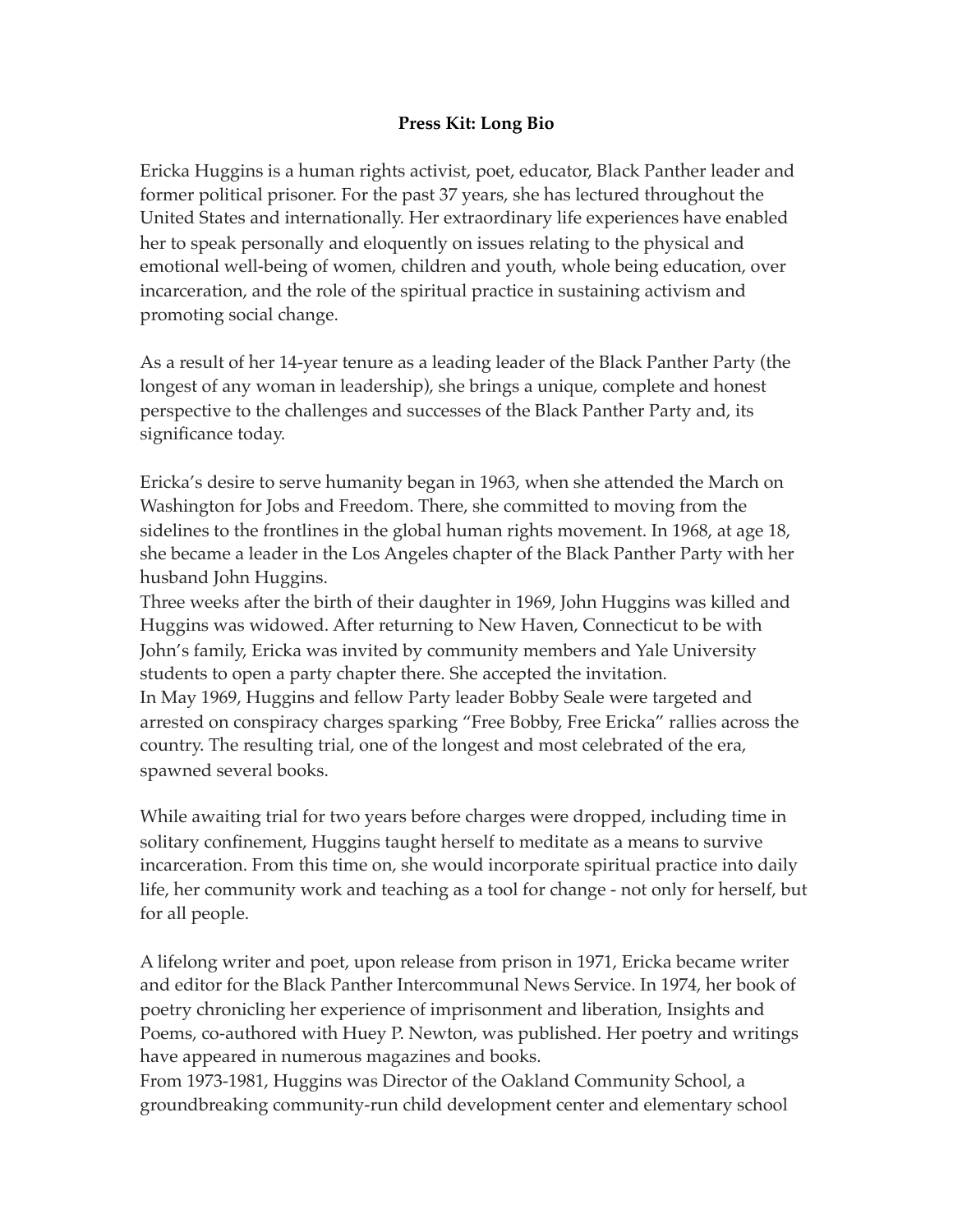founded by the Black Panther Party. She created the vision for the innovative curriculum for the school, which became a model for and predecessor to the charter school movement.

In 1976, Ericka Huggins became both the first woman and the first Black person to be appointed to the Alameda County Board of Education.

In 1979, ten years after her release from prison, Huggins returned to California state, county and federal prisons and jails to share her experiences of yoga and meditation. A focus of her volunteer effort was her work with incarcerated youth. She has continued this work with adults and, in addition, has continued to teach in homes for foster and adopted children and pregnant teens. For the past 25 years, she has also taught relaxation and mindfulness in California youth correctional facilities in addition to many Northern California public school districts and community colleges.

In 1990, at the height of public awareness of HIV/AIDS, Huggins was the first woman practical support volunteer coordinator at the world-renowned Shanti Project. She also developed a unique volunteer support program for women and children with HIV in the Tenderloin and Mission districts of San Francisco. During her time at Shanti Project, Huggins helped develop citywide programs for the support of gay, lesbian, bi-sexual, transgender and questioning youth with HIV/ AIDS.

From 2003-2011 I was a professor of Women and Gender Studies at San Francisco State University and California State University-East Bay. From 2008-2015 I was professor of Sociology and African American Studies in the Peralta Community College District.

Currently Ericka is a facilitator with World Trust*.* An Oakland-based organization, World Trust uses films that document, through story, the impact of systems of racial inequity. These films are tools that foster conversation about race, and other structural inequities.

In addition Ericka Huggins is available as a keynote speaker through The Institute for Democratic Education and Culture, Speak Out Now.

Ericka is also available for events that feature the documentary film, *Black Panthers: Vanguard of the Revolution*, to lead a lively and engaging post-screening discussion. You can contact her through her website here.